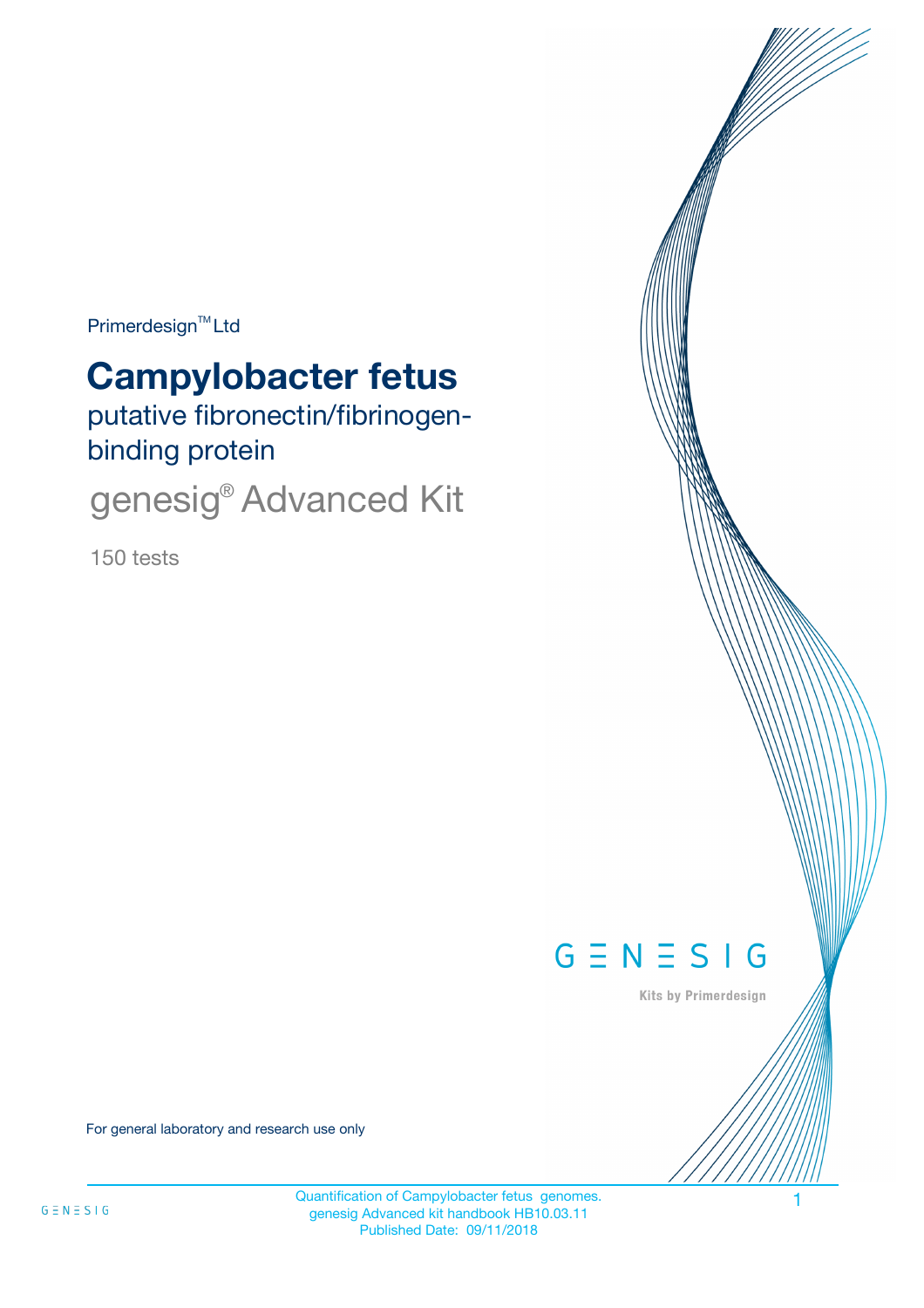## Introduction to Campylobacter fetus

Campylobacter foetus is a rod shaped, motile, Gram-negative bacteria with a characteristic spiral curve morphology. Its genome has a circular DNA structure and codes for some 1820 genes. The bacterial pathogen is pathologically important in cattle and sheep where it can cause abortion. There are two distinct subspecies of this bacterium that cause infection by different means, the subspecies are Venerealis and Fetus.

Campylobacter fetus interacts and disrupts reproduction cycles. It does this by either causing infertility in the female cattle by infection transmitted from the mucus layer of the male prepuce as in the case of the subspecies Venerealis. The subspecies Fetus infects the host when ingested – this subspecies can also infect humans by this method resulting in symptoms from severe intestinal inflammation to septicemia in immunocompromised individuals.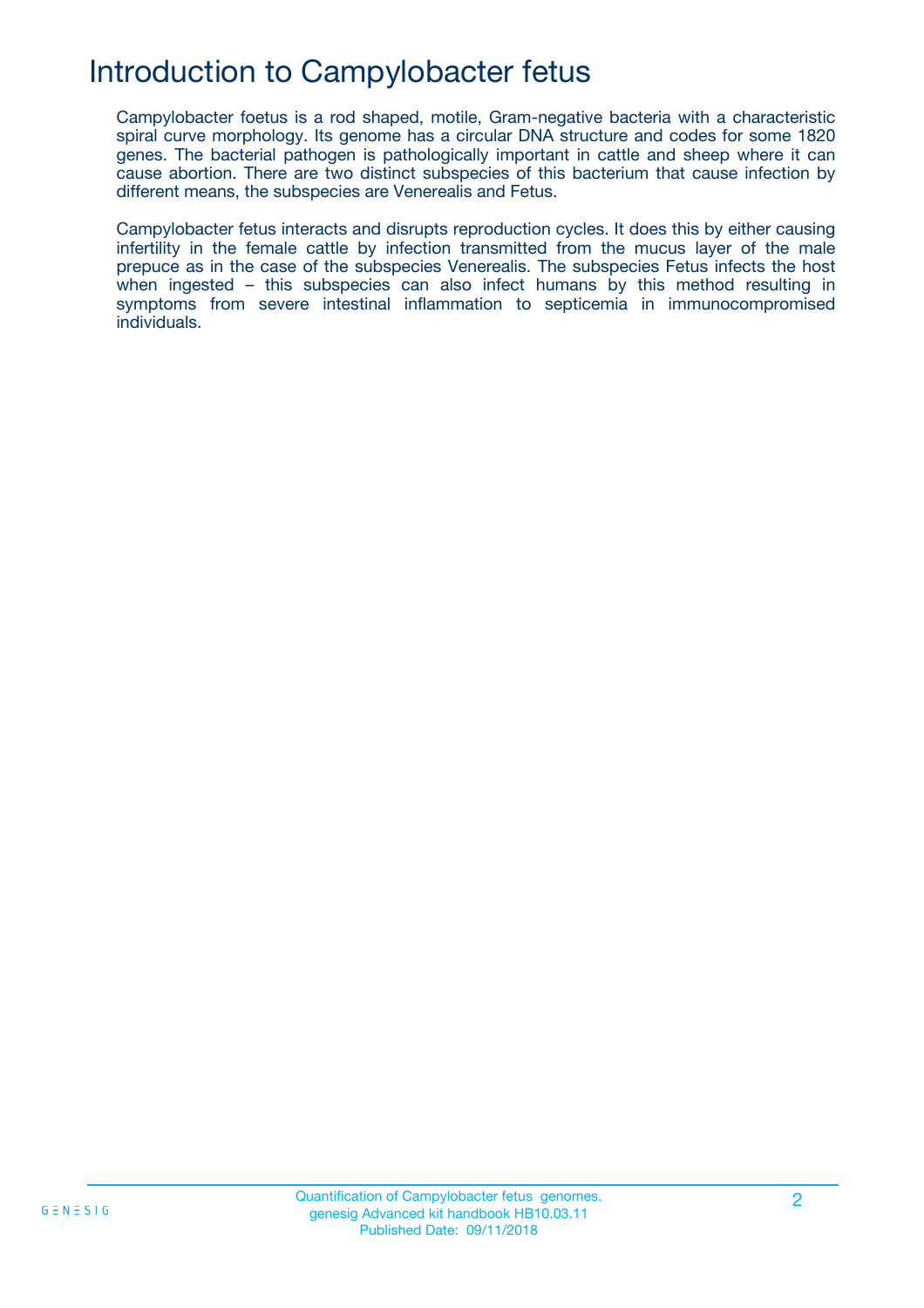## **Specificity**

The Primerdesign genesig Kit for Campylobacter fetus (C.fetus) genomes is designed for the in vitro quantification of C.fetus genomes. The kit is designed to have a broad detection profile. Specifically, the primers represent 100% homology with over 95% of the NCBI database reference sequences available at the time of design.

The dynamics of genetic variation means that new sequence information may become available after the initial design. Primerdesign periodically reviews the detection profiles of our kits and when required releases new versions.

The primers have 100% homology with with over 95% of reference sequences contained in the NCBI database.

If you require further information, or have a specific question about the detection profile of this kit then please send an e.mail to enquiry@primerdesign.co.uk and our bioinformatics team will answer your question.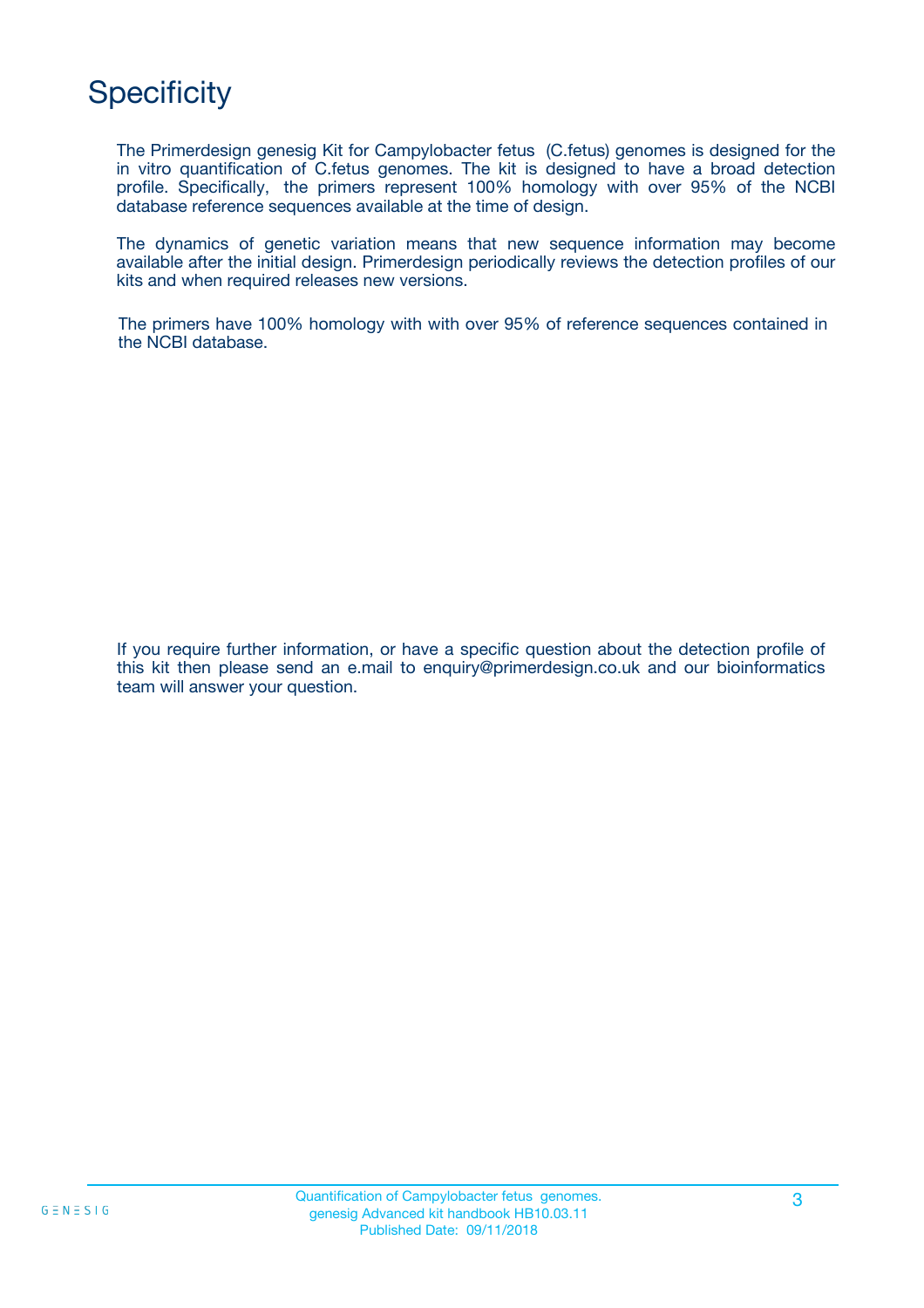## Kit contents

- **C.fetus specific primer/probe mix (150 reactions BROWN)** FAM labelled
- **C.fetus positive control template (for Standard curve RED)**
- **Internal extraction control primer/probe mix (150 reactions BROWN)** VIC labelled as standard
- **Internal extraction control DNA (150 reactions BLUE)**
- **Endogenous control primer/probe mix (150 reactions BROWN)** FAM labelled
- **RNase/DNase free water (WHITE)** for resuspension of primer/probe mixes
- **Template preparation buffer (YELLOW)** for resuspension of internal control template, positive control template and standard curve preparation

## Reagents and equipment to be supplied by the user

#### **Real-time PCR Instrument**

#### **Extraction kit**

This kit is recommended for use with genesig Easy DNA/RNA extraction kit. However, it is designed to work well with all processes that yield high quality RNA and DNA with minimal PCR inhibitors.

#### **oasig**TM **lyophilised or Precision**®**PLUS 2X qPCR Master Mix**

This kit is intended for use with oasig or PrecisionPLUS2X qPCR Master Mix.

**Pipettors and Tips**

**Vortex and centrifuge**

#### **Thin walled 1.5 ml PCR reaction tubes**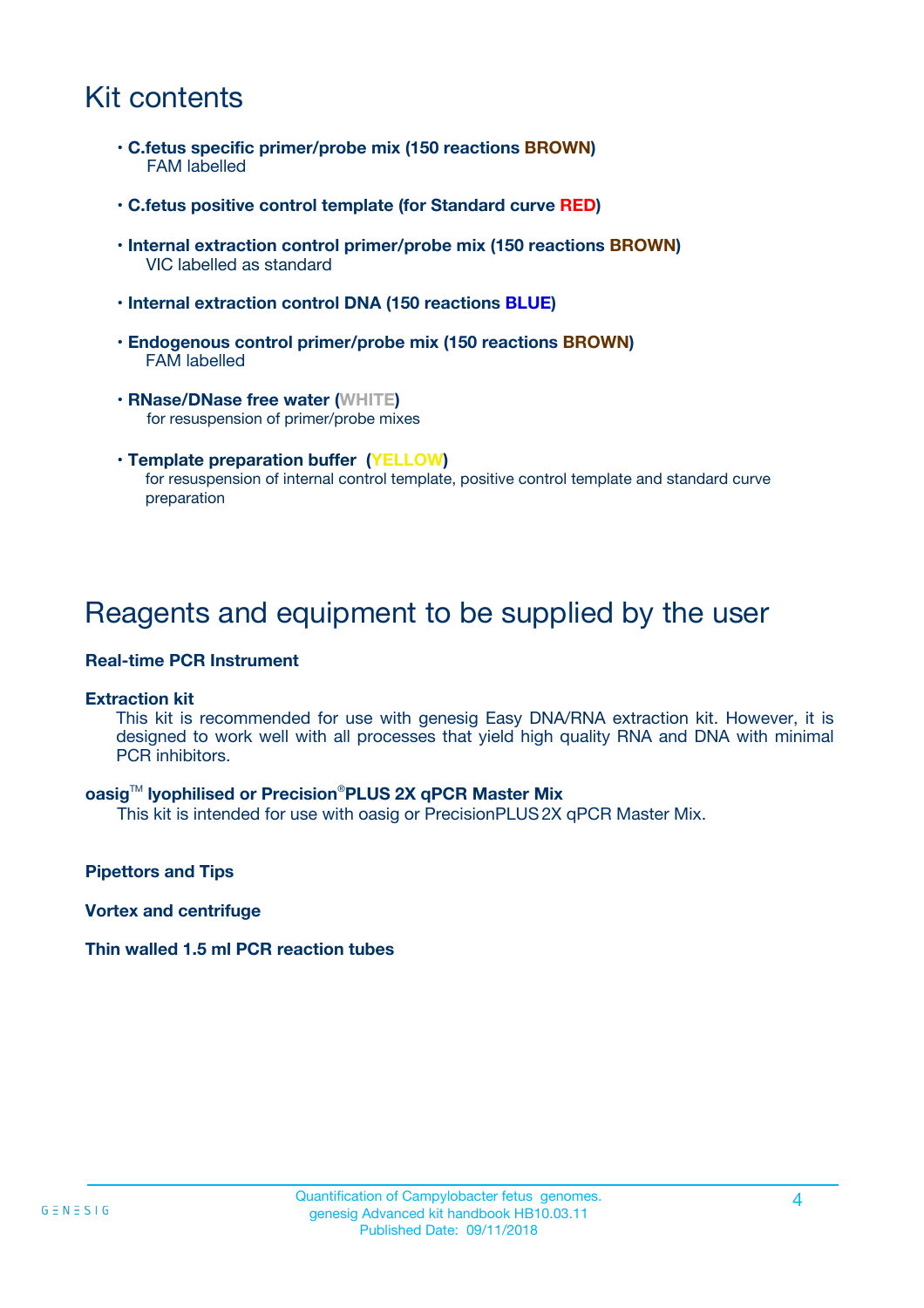### Kit storage and stability

This kit is stable at room temperature but should be stored at -20ºC on arrival. Once the lyophilised components have been resuspended they should not be exposed to temperatures above -20°C for longer than 30 minutes at a time and unnecessary repeated freeze/thawing should be avoided. The kit is stable for six months from the date of resuspension under these circumstances.

If a standard curve dilution series is prepared this can be stored frozen for an extended period. If you see any degradation in this serial dilution a fresh standard curve can be prepared from the positive control.

Primerdesign does not recommend using the kit after the expiry date stated on the pack.

### Suitable sample material

All kinds of sample material suited for PCR amplification can be used. Please ensure the samples are suitable in terms of purity, concentration, and DNA integrity (An internal PCR control is supplied to test for non specific PCR inhibitors). Always run at least one negative control with the samples. To prepare a negative-control, replace the template DNA sample with RNase/DNase free water.

### Dynamic range of test

Under optimal PCR conditions genesig C.fetus detection kits have very high priming efficiencies of >95% and can detect less than 100 copies of target template.

### Notices and disclaimers

This product is developed, designed and sold for research purposes only. It is not intended for human diagnostic or drug purposes or to be administered to humans unless clearly expressed for that purpose by the Food and Drug Administration in the USA or the appropriate regulatory authorities in the country of use. During the warranty period Primerdesign genesig detection kits allow precise and reproducible data recovery combined with excellent sensitivity. For data obtained by violation to the general GLP guidelines and the manufacturer's recommendations the right to claim under guarantee is expired. PCR is a proprietary technology covered by several US and foreign patents. These patents are owned by Roche Molecular Systems Inc. and have been sub-licensed by PE Corporation in certain fields. Depending on your specific application you may need a license from Roche or PE to practice PCR. Additional information on purchasing licenses to practice the PCR process may be obtained by contacting the Director of Licensing at Roche Molecular Systems, 1145 Atlantic Avenue, Alameda, CA 94501 or Applied Biosystems business group of the Applera Corporation, 850 Lincoln Centre Drive, Foster City, CA 94404. In addition, the 5' nuclease assay and other homogeneous amplification methods used in connection with the PCR process may be covered by U.S. Patents 5,210,015 and 5,487,972, owned by Roche Molecular Systems, Inc, and by U.S. Patent 5,538,848, owned by The Perkin-Elmer Corporation.

## Trademarks

Primerdesign™ is a trademark of Primerdesign Ltd.

genesig $^\circledR$  is a registered trademark of Primerdesign Ltd.

The PCR process is covered by US Patents 4,683,195, and 4,683,202 and foreign equivalents owned by Hoffmann-La Roche AG. BI, ABI PRISM® GeneAmp® and MicroAmp® are registered trademarks of the Applera Genomics (Applied Biosystems Corporation). BIOMEK® is a registered trademark of Beckman Instruments, Inc.; iCycler™ is a registered trademark of Bio-Rad Laboratories, Rotor-Gene is a trademark of Corbett Research. LightCycler™ is a registered trademark of the Idaho Technology Inc. GeneAmp®, TaqMan® and AmpliTaqGold® are registered trademarks of Roche Molecular Systems, Inc., The purchase of the Primerdesign™ reagents cannot be construed as an authorization or implicit license to practice PCR under any patents held by Hoffmann-LaRoche Inc.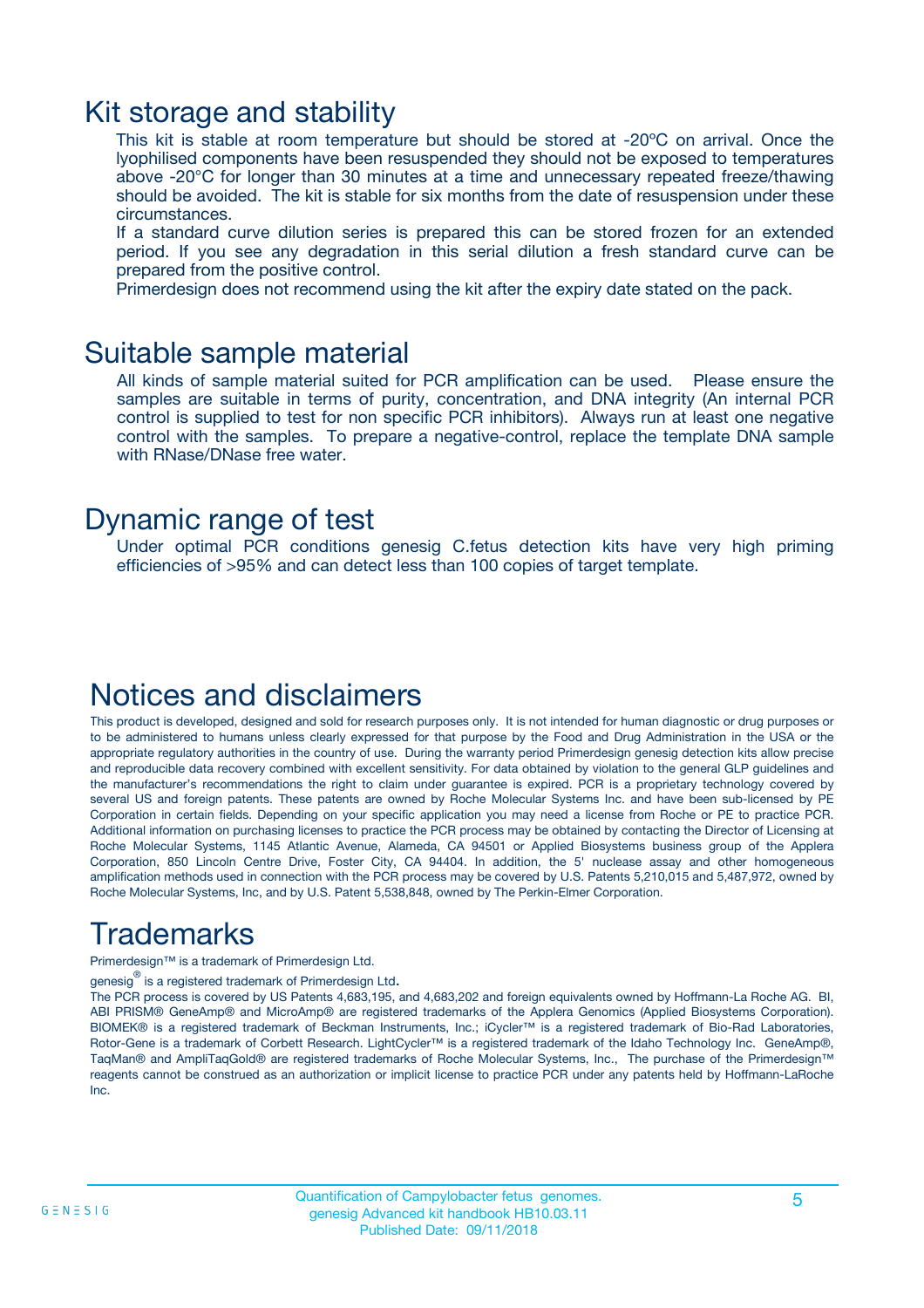## Principles of the test

#### **Real-time PCR**

A C.fetus specific primer and probe mix is provided and this can be detected through the FAM channel.

The primer and probe mix provided exploits the so-called TaqMan® principle. During PCR amplification, forward and reverse primers hybridize to the C.fetus DNA. A fluorogenic probe is included in the same reaction mixture which consists of a DNA probe labeled with a 5`-dye and a 3`-quencher. During PCR amplification, the probe is cleaved and the reporter dye and quencher are separated. The resulting increase in fluorescence can be detected on a range of qPCR platforms.

#### **Positive control**

For copy number determination and as a positive control for the PCR set up, the kit contains a positive control template. This can be used to generate a standard curve of C.fetus copy number / Cq value. Alternatively the positive control can be used at a single dilution where full quantitative analysis of the samples is not required. Each time the kit is used, at least one positive control reaction must be included in the run. A positive result indicates that the primers and probes for detecting the target C.fetus gene worked properly in that particular experimental scenario. If a negative result is obtained the test results are invalid and must be repeated. Care should be taken to ensure that the positive control does not contaminate any other kit component which would lead to false-positive results. This can be achieved by handling this component in a Post PCR environment. Care should also be taken to avoid cross-contamination of other samples when adding the positive control to the run. This can be avoided by sealing all other samples and negative controls before pipetting the positive control into the positive control well.

#### **Negative control**

To validate any positive findings a negative control reaction should be included every time the kit is used. For this reaction the RNase/DNase free water should be used instead of template. A negative result indicates that the reagents have not become contaminated while setting up the run.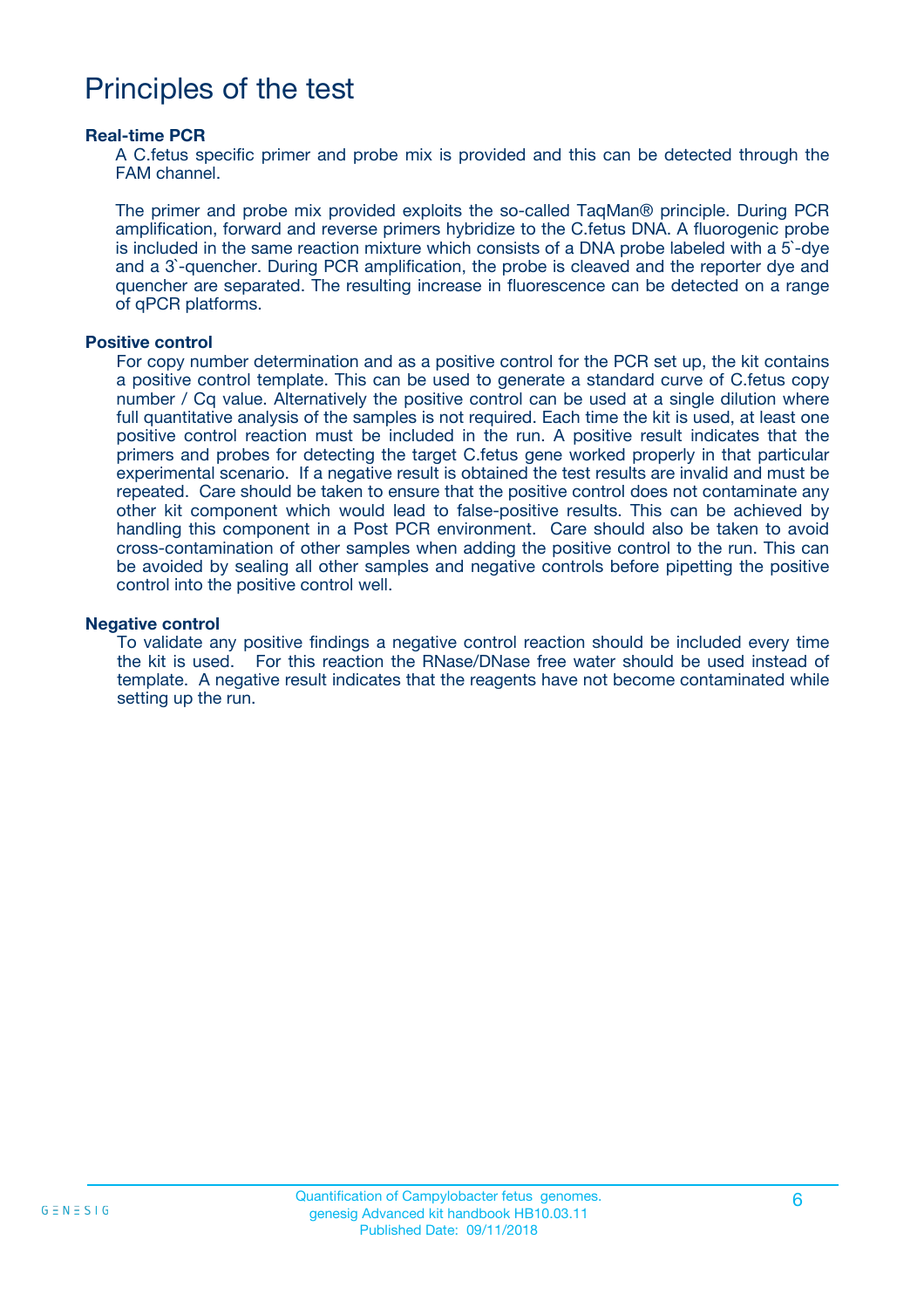#### **Internal DNA extraction control**

When performing DNA extraction, it is often advantageous to have an exogenous source of DNA template that is spiked into the lysis buffer. This control DNA is then co-purified with the sample DNA and can be detected as a positive control for the extraction process. Successful co-purification and qPCR for the control DNA also indicates that PCR inhibitors are not present at a high concentration.

A separate primer and probe mix are supplied with this kit to detect the exogenous DNA using qPCR. The primers are present at PCR limiting concentrations which allows multiplexing with the target sequence primers. Amplification of the control DNA does not interfere with detection of the C.fetus target DNA even when present at low copy number. The Internal control is detected through the VIC channel and gives a Cq value of 28+/-3.

#### **Endogenous control**

To confirm extraction of a valid biological template, a primer and probe mix is included to detect an endogenous gene. Detection of the endogenous control is through the FAM channel and it is NOT therefore possible to perform a multiplex with the C.fetus primers. A poor endogenous control signal may indicate that the sample did not contain sufficient biological material.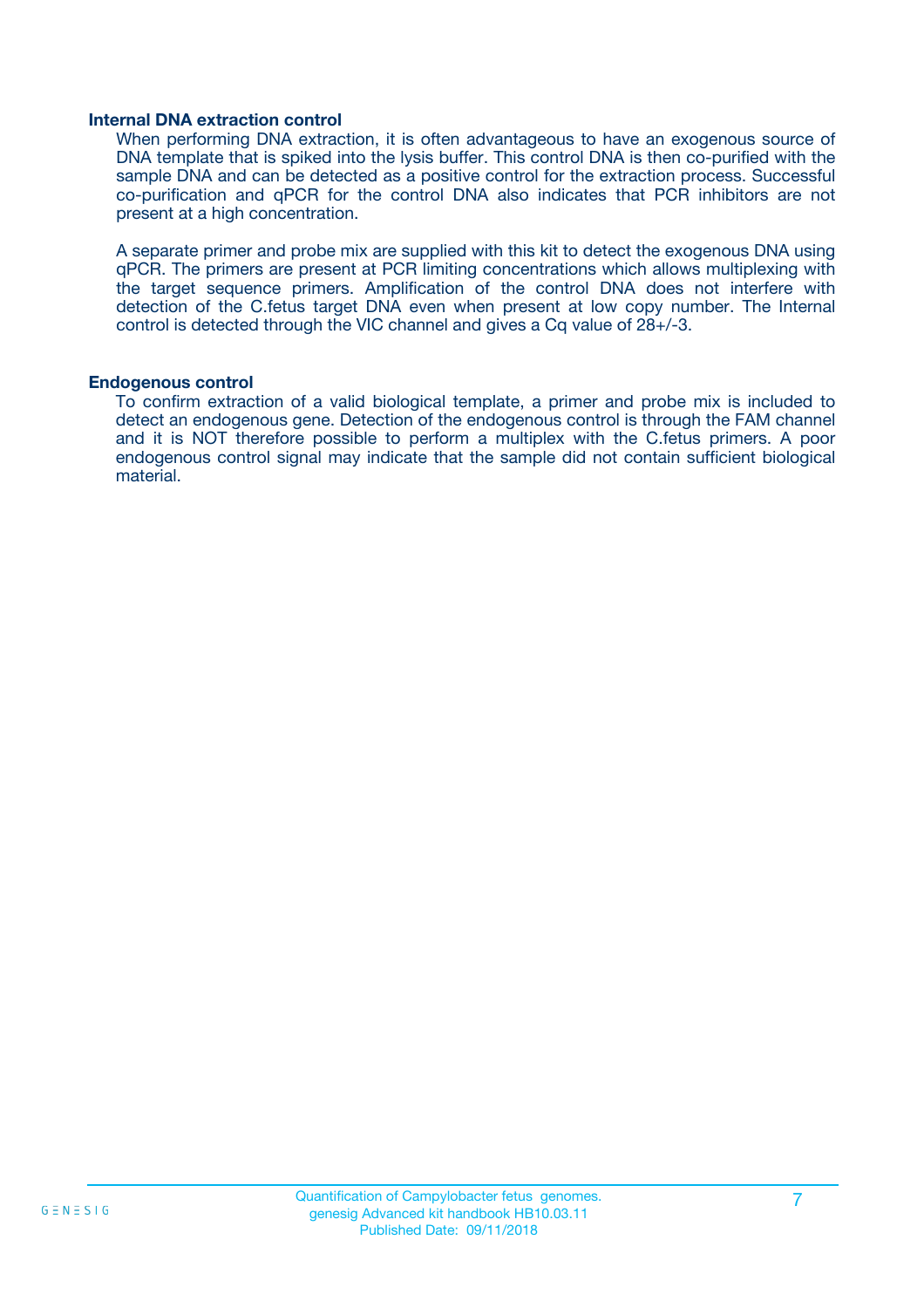### Resuspension protocol

To minimize the risk of contamination with foreign DNA, we recommend that all pipetting be performed in a PCR clean environment. Ideally this would be a designated PCR lab or PCR cabinet. Filter tips are recommended for all pipetting steps.

- **1. Pulse-spin each tube in a centrifuge before opening.** This will ensure lyophilised primer and probe mix is in the base of the tube and is not spilt upon opening the tube.
- **2. Resuspend the primer/probe mixes in the RNase/DNase free water supplied, according to the table below:**

To ensure complete resuspension, vortex each tube thoroughly.

| Component - resuspend in water                       |          |  |
|------------------------------------------------------|----------|--|
| <b>Pre-PCR pack</b>                                  |          |  |
| C.fetus primer/probe mix (BROWN)                     | $165$ µl |  |
| Internal extraction control primer/probe mix (BROWN) | $165$ µl |  |
| Endogenous control primer/probe mix (BROWN)          | 165 µl   |  |

**3. Resuspend the internal control template and positive control template in the template preparation buffer supplied, according to the table below:** To ensure complete resuspension, vortex each tube thoroughly.

| Component - resuspend in template preparation buffer |  |  |  |
|------------------------------------------------------|--|--|--|
| <b>Pre-PCR heat-sealed foil</b>                      |  |  |  |
| Internal extraction control DNA (BLUE)               |  |  |  |
| <b>Post-PCR heat-sealed foil</b>                     |  |  |  |
| C.fetus Positive Control Template (RED) *            |  |  |  |

\* This component contains high copy number template and is a VERY significant contamination risk. It must be opened and handled in a separate laboratory environment, away from the other components.

### DNA extraction

The internal extraction control DNA can be added either to the DNA lysis/extraction buffer or to the DNA sample once it has been resuspended in lysis buffer.

**DO NOT add the internal extraction control DNA directly to the unprocessed biological sample as this will lead to degradation and a loss in signal.**

- **1. Add 4µl of the Internal extraction control DNA (BLUE) to each sample in DNA lysis/extraction buffer per sample.**
- **2. Complete DNA extraction according to the manufacturers protocols.**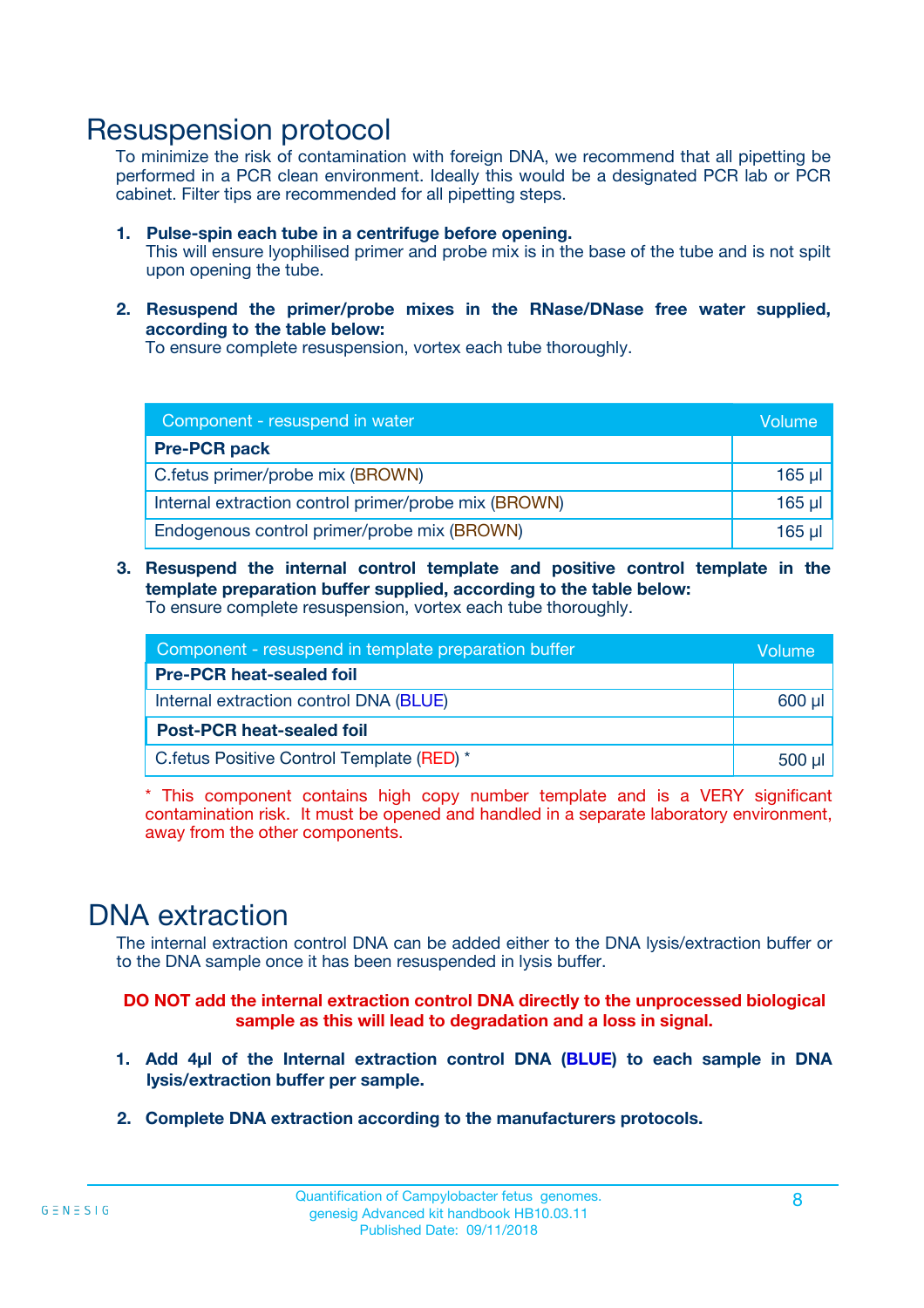## qPCR detection protocol

**1. For each DNA sample prepare a reaction mix according to the table below:** Include sufficient reactions for positive and negative controls.

| Component                                            | Volume   |
|------------------------------------------------------|----------|
| oasig or PrecisionPLUS 2X qPCR Master Mix            | $10 \mu$ |
| C.fetus primer/probe mix (BROWN)                     | 1 µI     |
| Internal extraction control primer/probe mix (BROWN) | 1 µl     |
| <b>RNase/DNase free water (WHITE)</b>                | $3 \mu$  |
| <b>Final Volume</b>                                  | 15 µl    |

**2. For each DNA sample prepare an endogenous control reaction according to the table below (Optional):**

**This control reaction will provide useful information regarding the quality of the biological sample.**

| Component                                   | Volume   |
|---------------------------------------------|----------|
| oasig or PrecisionPLUS 2X qPCR Master Mix   | $10 \mu$ |
| Endogenous control primer/probe mix (BROWN) | 1 µI     |
| <b>RNase/DNase free water (WHITE)</b>       | $4 \mu$  |
| <b>Final Volume</b>                         | 15 µl    |

- **3. Pipette 15µl of each mix into individual wells according to your qPCR experimental plate set up.**
- **4. Prepare sample DNA templates for each of your samples.**
- **5. Pipette 5µl of DNA template into each well, according to your experimental plate set up.**

For negative control wells use 5µl of RNase/DNase free water. The final volume in each well is 20ul.

**6. If a standard curve is included for quantitative analysis, prepare a reaction mix according to the table below:**

| Component                                 | Volume  |
|-------------------------------------------|---------|
| oasig or PrecisionPLUS 2X qPCR Master Mix | 10 µl   |
| C.fetus primer/probe mix (BROWN)          | 1 µI    |
| <b>RNase/DNase free water (WHITE)</b>     | $4 \mu$ |
| <b>Final Volume</b>                       | 15 µl   |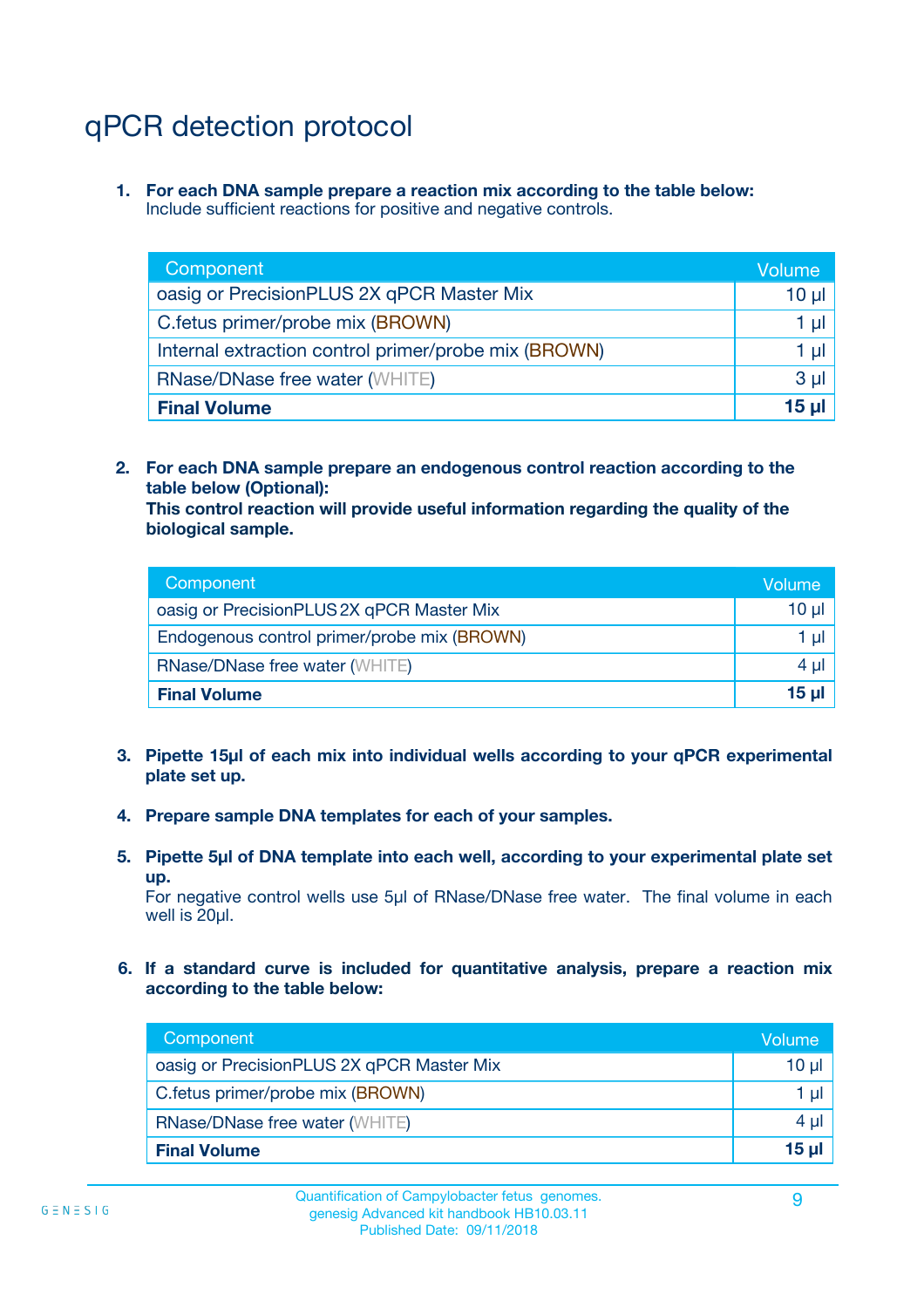#### **7. Preparation of standard curve dilution series.**

- 1) Pipette 90µl of template preparation buffer into 5 tubes and label 2-6
- 2) Pipette 10µl of Positive Control Template (RED) into tube 2
- 3) Vortex thoroughly
- 4) Change pipette tip and pipette 10µl from tube 2 into tube 3
- 5) Vortex thoroughly

Repeat steps 4 and 5 to complete the dilution series

| <b>Standard Curve</b>         | <b>Copy Number</b>     |
|-------------------------------|------------------------|
| Tube 1 Positive control (RED) | $2 \times 10^5$ per µl |
| Tube 2                        | $2 \times 10^4$ per µl |
| Tube 3                        | $2 \times 10^3$ per µl |
| Tube 4                        | $2 \times 10^2$ per µl |
| Tube 5                        | 20 per µl              |
| Tube 6                        | 2 per µl               |

**8. Pipette 5µl of standard template into each well for the standard curve according to your experimental plate set up.**

#### The final volume in each well is 20µl.

## qPCR amplification protocol

Amplification conditions using oasig or PrecisionPLUS 2X qPCR Master Mix.

|             | <b>Step</b>       | <b>Time</b>     | Temp    |
|-------------|-------------------|-----------------|---------|
|             | Enzyme activation | 2 min           | 95 °C   |
| Cycling x50 | Denaturation      | 10 <sub>s</sub> | 95 $°C$ |
|             | DATA COLLECTION * | 60 s            | 60 °C   |

\* Fluorogenic data should be collected during this step through the FAM and VIC channels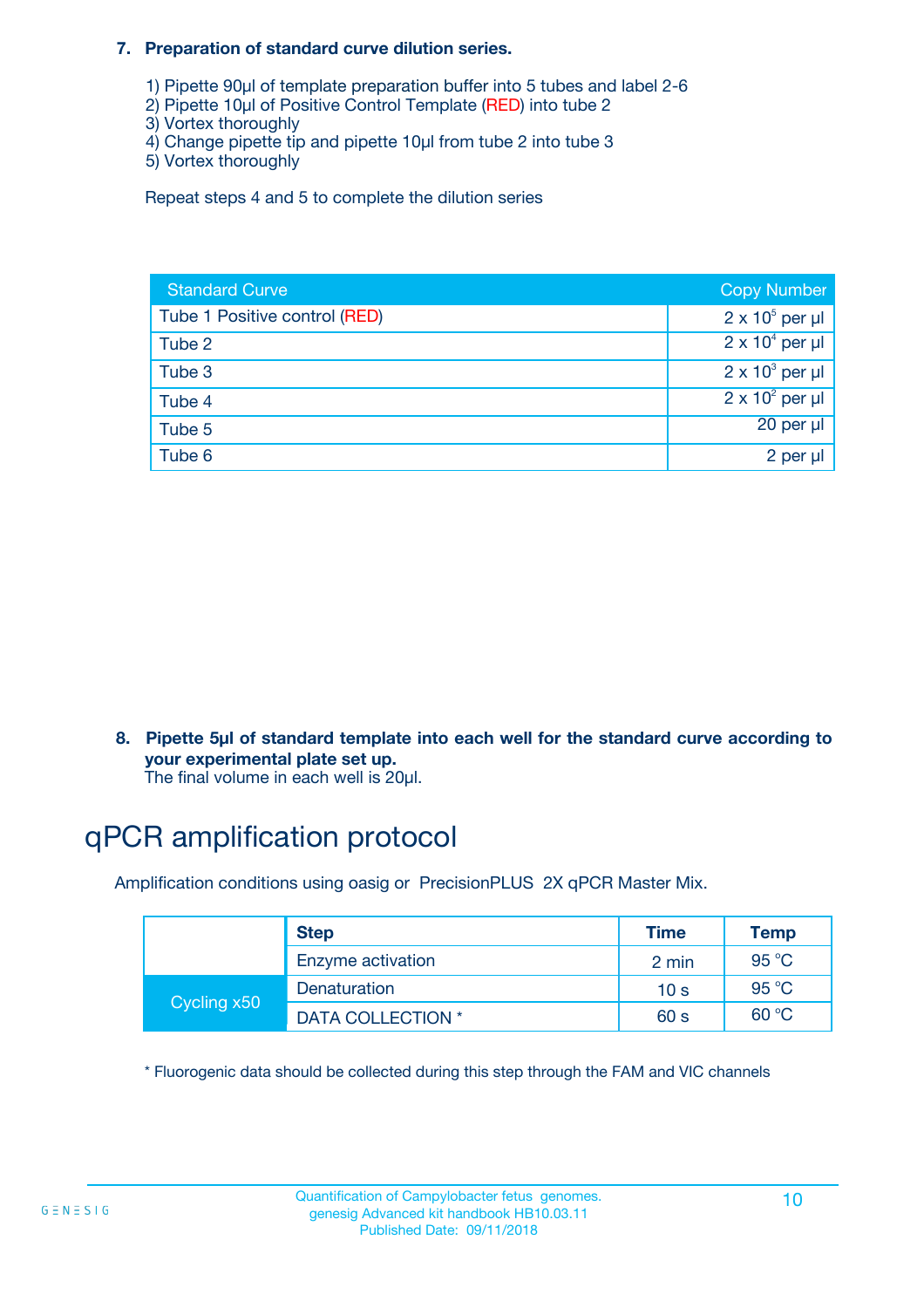## Interpretation of results

| <b>Target</b><br>(FAM) | <b>Internal</b><br>control<br>(NIC) | <b>Positive</b><br>control | <b>Negative</b><br>control | Interpretation                                                                                                  |
|------------------------|-------------------------------------|----------------------------|----------------------------|-----------------------------------------------------------------------------------------------------------------|
| $\leq 30$              | $+ 1 -$                             | ÷                          |                            | <b>POSITIVE QUANTITATIVE RESULT</b><br>calculate copy number                                                    |
| > 30                   | ٠                                   | ÷                          |                            | <b>POSITIVE QUANTITATIVE RESULT</b><br>calculate copy number                                                    |
| > 30                   |                                     | ÷                          |                            | <b>POSITIVE QUALITATIVE RESULT</b><br>do not report copy number as this<br>may be due to poor sample extraction |
|                        | ÷                                   | ÷                          |                            | <b>NEGATIVE RESULT</b>                                                                                          |
| $+ 1 -$                | $+ 1 -$                             | ÷                          | $\leq$ 35                  | <b>EXPERIMENT FAILED</b><br>due to test contamination                                                           |
| $+$ / -                | $+ 1 -$                             | ÷                          | > 35                       | $\star$                                                                                                         |
|                        |                                     | ÷                          |                            | <b>SAMPLE PREPARATION FAILED</b>                                                                                |
|                        |                                     |                            | $+$ /                      | <b>EXPERIMENT FAILED</b>                                                                                        |

Positive control template (**RED**) is expected to amplify between Cq 16 and 23. Failure to satisfy this quality control criterion is a strong indication that the experiment has been compromised.

\*Where the test sample is positive and the negative control is positive with a  $Ca > 35$ , the sample must be reinterpreted based on the relative signal strength of the two results:



If the sample amplifies  $> 5$  Cq earlier than the negative control then the sample should be reinterpreted (via the table above) with the negative control verified as negative.



If the sample amplifies  $< 5$  Cq earlier than the negative control then the positive sample result is invalidated and<br>the result should be determined  $the$  result should be inconclusive due to test contamination. The test for this sample should be repeated.